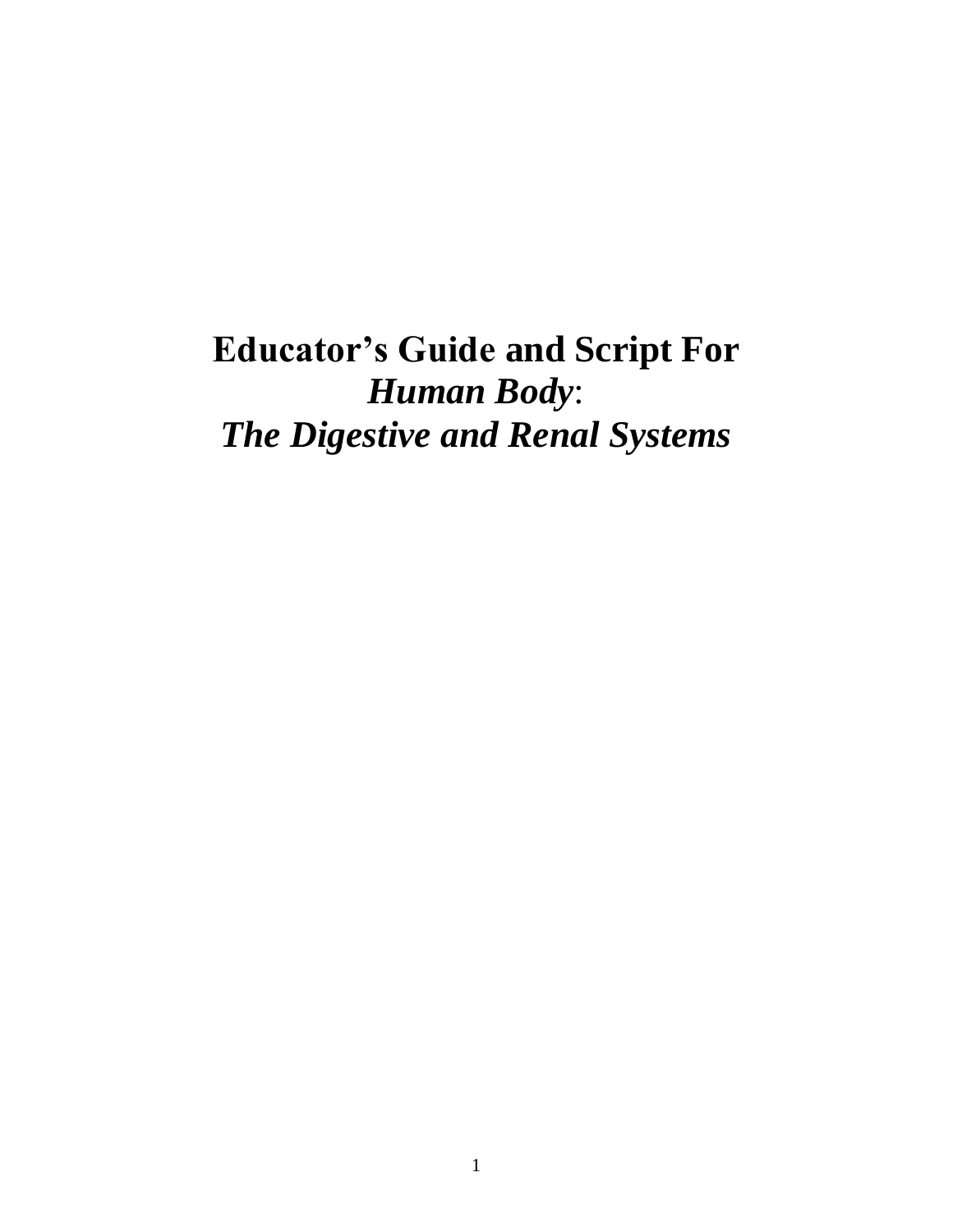# **Table of Contents Page 2018**

| Anatomy and Physiology of the Liver, Gall Bladder and Pancreas 8 |  |
|------------------------------------------------------------------|--|
|                                                                  |  |
|                                                                  |  |

# **INTRODUCTION:**

The goal of this program is to present an upper level high school or introductory pre-med or pre-nursing school overview of the anatomy and physiology of the digestive system. Using the latest in 3-D graphics, medical imaging and for the first time detailed cadaver dissection, this program is designed to maximize student learning. Beginning with an overview of the importance of food in providing energy for the body to live work and play, the program then goes into the digestive tract's major and minor organs. The next two chapters examine how food is processed through the upper and lower digestive tracts. Then, internal ailments are discussed, followed by a cadaver dissection of the liver, gall bladder, pancreas and renal system The program ends with a discussion of nutrition, including the three major food groups - protein, carbohydrates and fats.

# **ADVANCED VOCABULARY DEFINITIONS:**

- **Abdominal cavity**: The part of the body between the bottom of the ribs and the top of the thighs, containing most of the digestive and urinary systems
- **Amino acids**: The building blocks of proteins. Twenty amino acids are necessary for normal metabolism and they are divided into two groups: non-essential amino acids produced by the body, and essential amino acids that must be obtained through food
- **Anus**: The excretory opening at the end of the digestive tract
- **Ascending colon**: The part of the large intestine that ascends from the cecum to the transverse colon
- **ATP**: Adenosine triphosphate: a nucleotide derived from adenosine that occurs in muscle tissue; the major source of energy for cellular reactions
- **Bladder**: A hollow, distensible organ of the urinary tract that receives urine from the kidneys and stores it until urination
- **Carbohydrates**: A major class of foods that includes sugars and starches
- **Carnivore**: Meaning 'meat eater,' it is an organism that derives its energy and nutrient requirements from a diet consisting mainly or exclusively of animal tissue
- **Cecum**: The first portion of the large intestine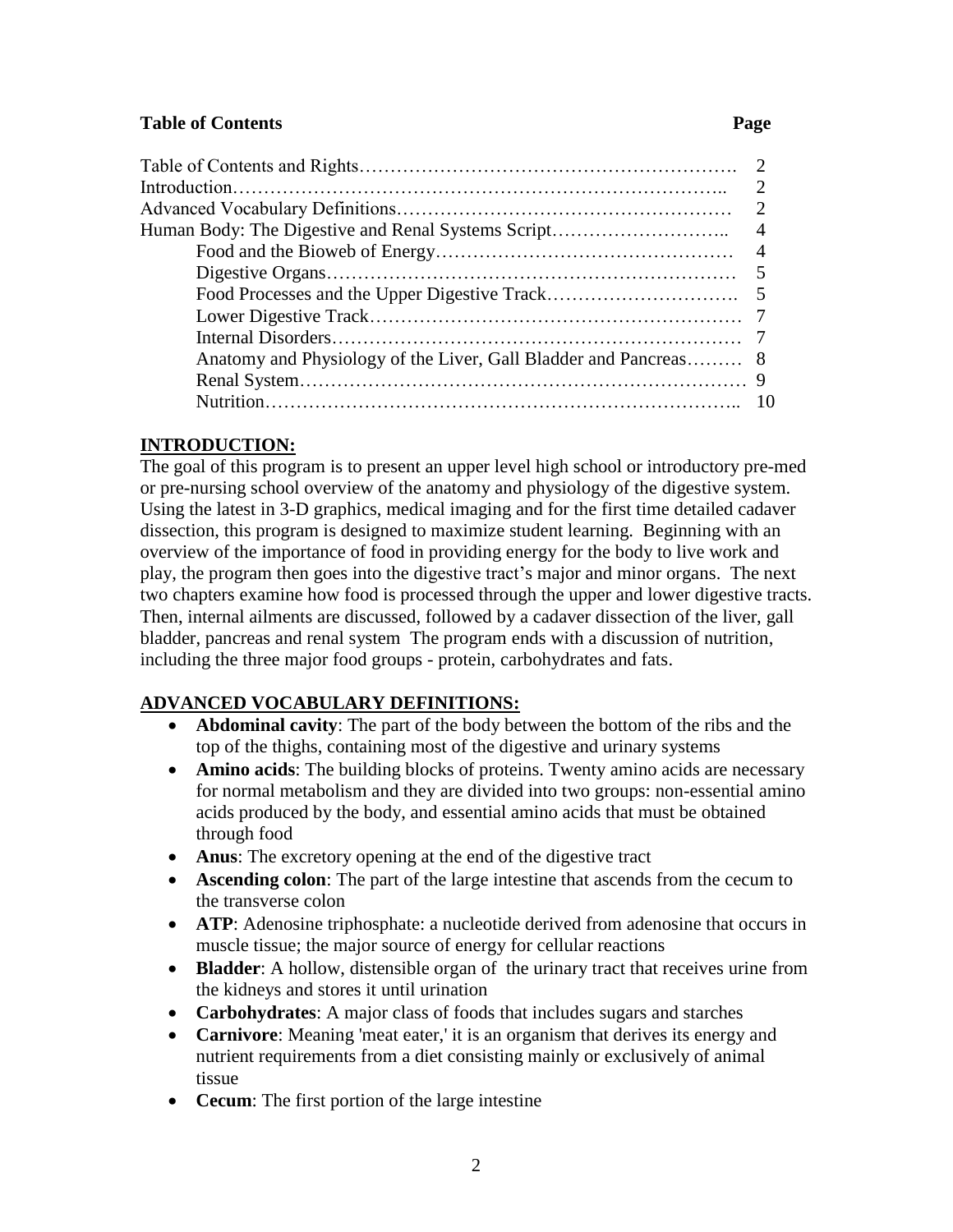- **Chyme**: a semi-liquid mass of partially digested food that passes from the stomach through the pyloric sphincter into the duodenum
- **Colon**: The part of the large intestine between the cecum and the rectum; it extracts moisture from food residues before they are excreted
- **Descending colon**: the part of the large intestine that descends from the transverse colon to the sigmoid colon
- **Digestive juices**: Acids, enzymes and other chemicals produced by the body to break down the food we eat into nutrients that can be absorbed and used
- **Duodenum**: The part of the small intestine between the stomach and the jejunum
- **Epigastric**: The upper central region of the abdomen
- **Esophagus**: The passage between the pharynx, the upper part of the throat, and the stomach
- **Gall bladder**: A muscular sac attached to the liver that stores bile (secreted by the liver) until it is needed for digestion
- **Gastroenteritis**: Also known as stomach flu, it is an inflammation of the stomach and intestines
- **Glucose**: A simple monosaccharide, sugar, it is a principle source of energy for cellular metabolism
- **Herbivores**: Any animal that feeds chiefly on grass and other plants
- **Hydrochloric acid**: The main component of gastric acid which acts as a barrier against microorganisms to prevent infections and is important for the digestion of food.
- **Ileum**: The part of the small intestine between the jejunum and the cecum
- **Jejunum**: The part of the small intestine between the duodenum and the ileum
- **Kidneys**: The kidneys are paired organs, which have the production of urine as their primary function
- **Large intestine**: The last part of the digestive tract. It is divided into the cecum, colon and rectum, and is concerned especially with the re-absorption of water
- **Lipids**: Lipids are a broad group of naturally-occurring molecules which includes fats, waxes, sterols, fat-soluble vitamins
- **Liver**: It is a large and complicated reddish-brown glandular organ located in the upper right portion of the abdominal cavity; secretes bile and functions in metabolism of protein and carbohydrate and fat; synthesizes substances involved in the clotting of the blood
- **Lymph**: A colourless, watery, bodily fluid carried by the lymphatic system, that consists mainly of white blood cells
- **Metabolism**: Metabolism is the set of chemical reactions that happen in living organisms to maintain life
- **Nausea**: A feeling or sensation of unease and discomfort leading to the urge to vomit
- **Nutrients**: Any substance that can be metabolized by an animal to give energy and build tissue
- **Omnivores**: Species that eat both plants and animals as their primary food source
- **Pancreas**: A gland near the stomach which secretes a fluid to help with food digestion and also the hormone insulin which helps the body process glucose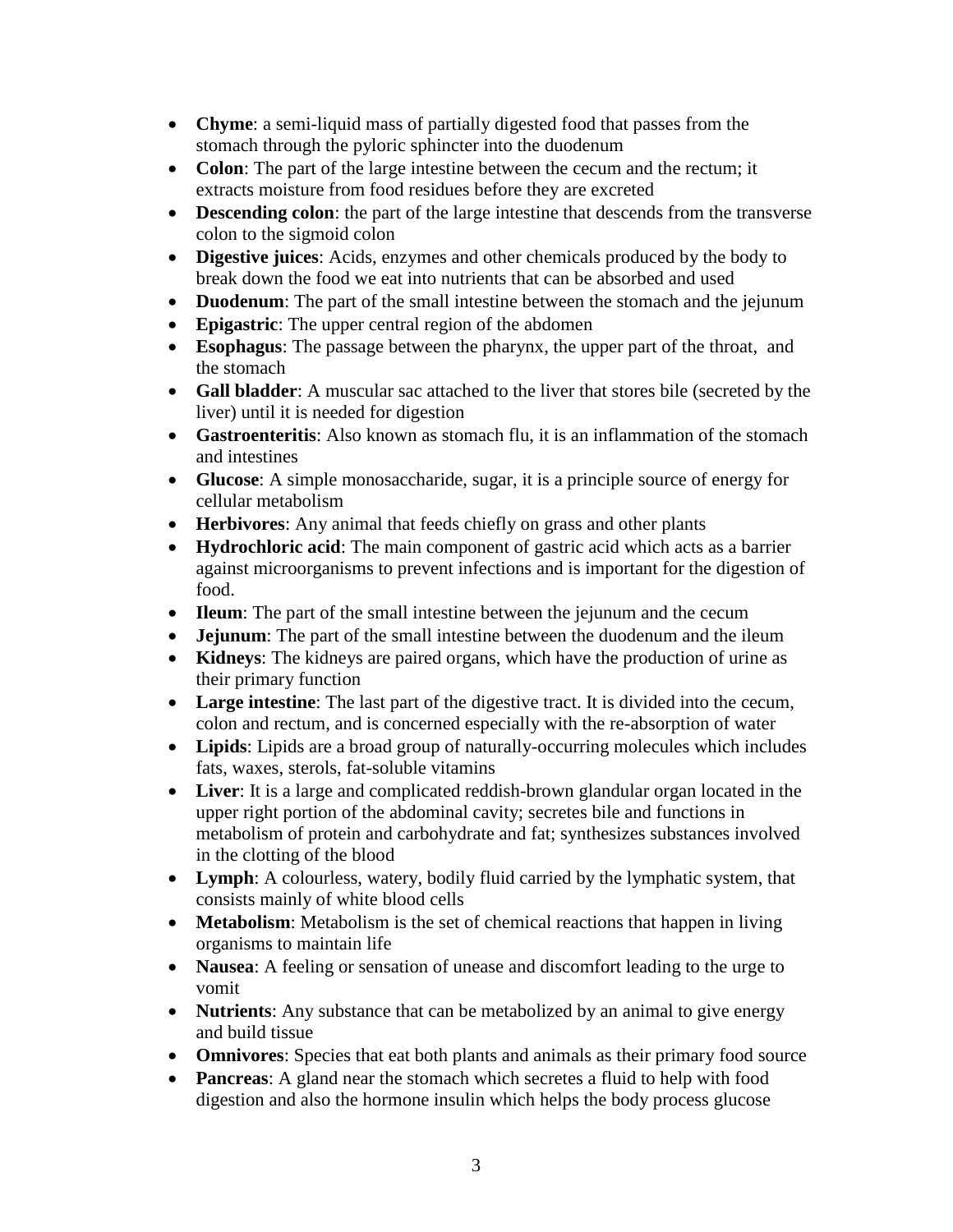- **Peristaltic action**: A radially symmetrical contraction of muscles which propagates in a wave down the muscular tube
- **Proteins**: One of three major classes of food or source of food energy abundant in animal-derived foods
- **Rectum:** The final straight portion of the large intestine before the anus
- **Small intestine**: Part of the gastrointestinal tract (gut) following the stomach and followed by the large intestine, and is where the vast majority of digestion and absorption of food takes place
- **Transverse colon**: The part of the large intestine that extends across the abdominal cavity and joins the ascending to the descending
- **Toxins**: Poisonous substances produced during the metabolism and growth of certain microorganisms and some higher plant and animal species
- **Ureters**: The muscular tubes that propel urine from the kidneys to the urinary bladder
- **Urinary system**: The organ system that produces, stores, and eliminates urine. In humans it includes two kidneys, two ureters, the bladder, the urethra, and the penis in males
- **Urine**: The fluid produced by the kidneys. It consists of excess water and the toxic waste products from food
- **Villi**: Finger-like projections of the lining of the small intestine that increase the surface area available for absorption

# **SCRIPT**

# **HUMAN BODY**: **THE DIGESTIVE SYSTEM:**

The miracle of all miracles on this planet is the human body. Now see it in a way never revealed before.

Eating and drinking, then digesting, finally excreting waste. It's an endless cycle, a cycle that has vital connections to all of the body's major systems. Join me, Dr. Mark Reisman, as we explore the human digestive system, a chemical processing plant that is unmatched in the animal kingdom.

# **Introduction**

We need to eat to survive. During a person's lifetime, they will eat seven and a half tons of meat, nine and half tons of eggs, twenty-three tons of dairy products, four and threequarter tons of fats, seven and three quarter tons of flour and cereals and 27 and a half tons of fruits and vegetables.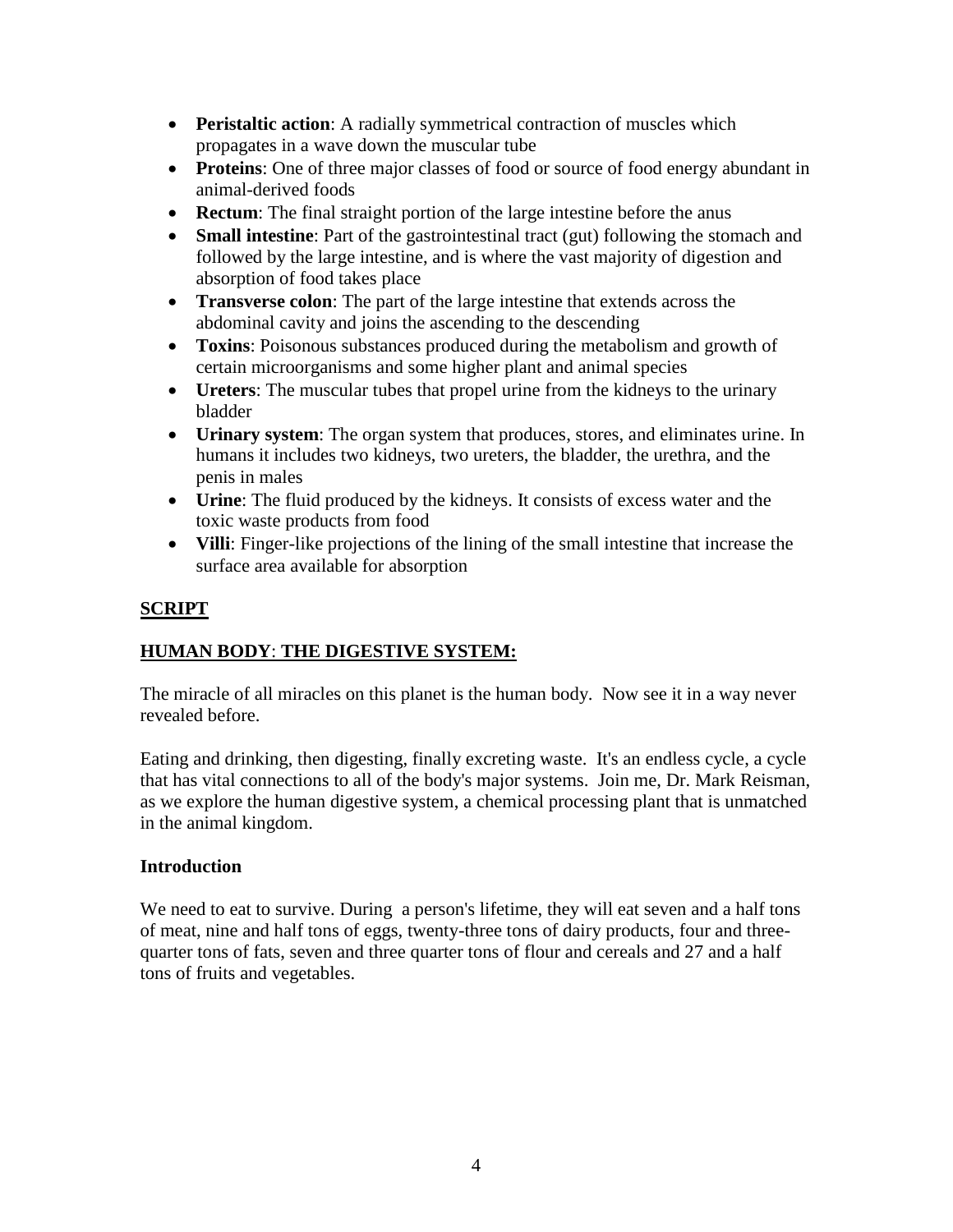#### **Food and the Bioweb of Energy**

All that eating is in the service of providing energy for the body's muscles to carry out life's activities - from the involuntary beating of your heart, to the vigorous coordinated actions

of sports, to passively sitting at your computer. Interestingly, 10% of that energy is used in digesting food itself.

Unlike plants, which get their energy from the sun, animals need to eat organic material found in their environment. Most animal species have evolved to eat and digest specific foods. Buffalo are herbivores, plant eaters. They need to find grasses to eat, grass that is easily found in the great American prairies. Not so for wolves. Wolves are unable to digest grass. They are carnivores - meat eaters. For them, other animals, such as buffalo, are food. In the great web of life on planet Earth, everything - plants, animals and microbes - is food for something else.

Finally there are omnivores, animals that have mastered survival by eating a diversity of many things, such as the bear, which eats berries, plant roots, fish and other mammals. But the king of all omnivores is the human species. We eat and digest almost everything. When we learned to control fire, we learned to cook, greatly expanding what has become food for us.

For example, take the potato. We could eat it, eat it like an apple, but once inside our bodies our digestive system would not be able to extract any nutrients. In short a raw potato is not food for us. However if we cook it, that's a different story.

#### **Digestive Organs**

The digestive tract is made up of major and minor organs. Let's look at the major organs first. When food enters the digestive system, obviously it enters through the first major organ - the mouth. From there, it moves into the esophagus by swallowing.

The muscles in the esophagus are so strong that they can propel food into the stomach, even if a person, like Michelle, were standing upside down.

The food is now in the abdominal cavity, a cavity that starts just below the ribs and ends at the top of the pelvis. It contains the rest of the body's digestive organs.

From the stomach, the food which is now largely in a liquid form called chyme, passes to the small intestine. Most nutrients are extracted here. Then the remains of the food, which is now pretty much waste, moves into the large intestine, then to the rectum, and finally to the anus, where the remains are excreted as stool.

And there are more digestive organs located in the abdominal cavity. The liver, the largest of the body's internal organs, sits to the right of your stomach. Below the liver is the gallbladder. And below the stomach is the pancreas.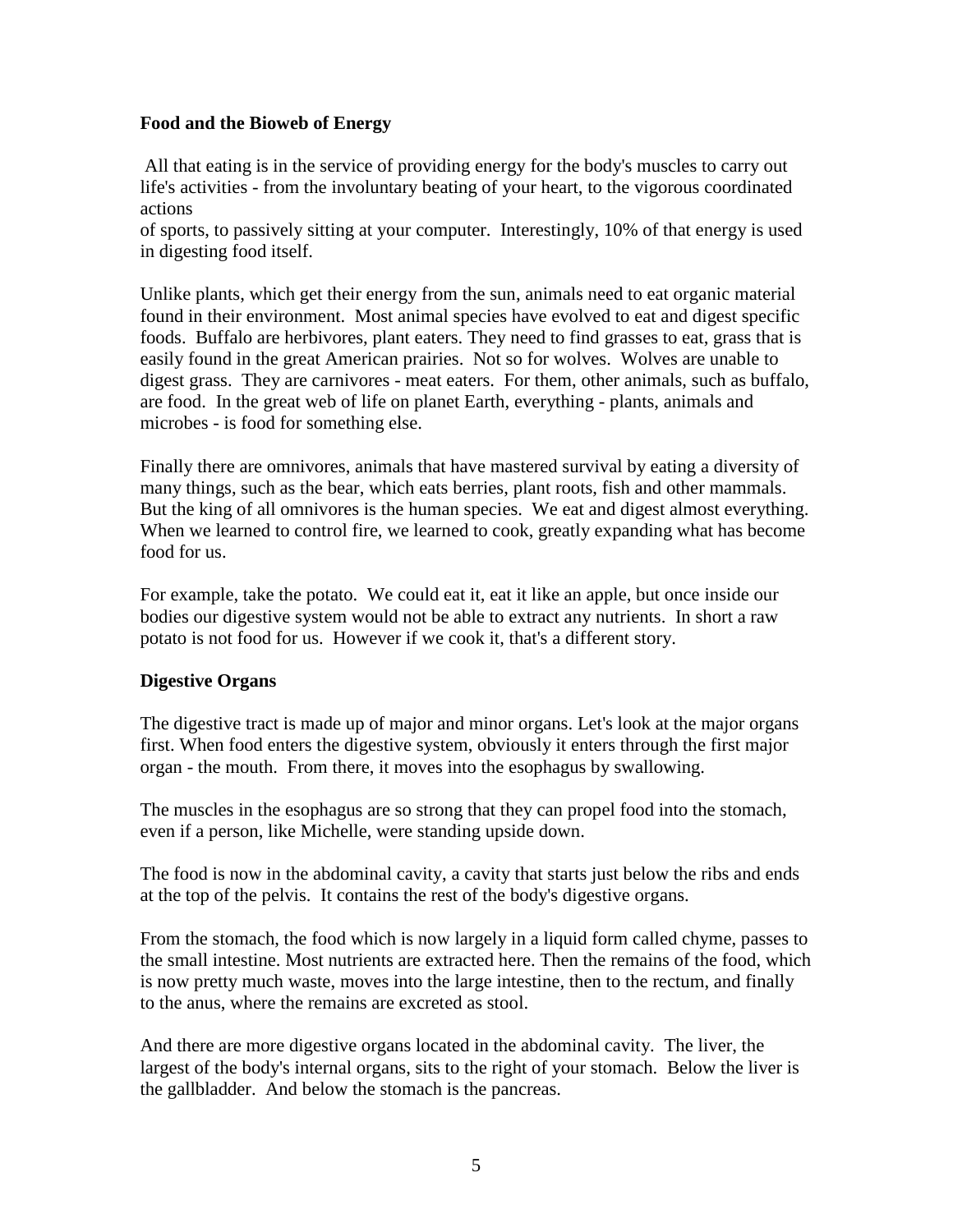#### **Food Processes and the Upper Digestive Tract**

So how long does it take this French fry to make it through the system? I chew it for a few seconds. I swallow. Then the French fry passes through the esophagus in about 5 to 6 seconds. In the stomach, food tends to hang around quite a bit little longer, depending on the amount of food you have consumed and how much fat it contains. Time in the stomach varies. But after four hours, all food should have left your stomach. Next, in the small intestine, digestion continues and absorption of nutrients into the bloodstream begins. Give or take another 5 to 6 hours and it's ready to move to the large intestines. Somewhere around 20 to 30 hours after eating this French fry, all traces are completely gone. Where it all started, the human mouth, is an interesting and complex organ.

The processing of food into usable nutrients for the body is both mechanical and chemical. Mechanical digestion begins when you chew your food with your teeth and move it around on your tongue, moving it around, mixing it with saliva.

Miraculously, your body always knows how much saliva to produce, and what kind, and an enzyme called ptyalin found in saliva gives the stomach a "head start" in digesting the food, food that moves through the esophagus after swallowing.

In the esophagus, no digestion takes place. But as we can see, mucus from the esophagus keeps the food wet as it moves down to the stomach.

It's an expandable 'J' shaped muscle bag about the size of a fist when empty and when full, expands to the size of a typical boxing glove.

The stomach lies in the abdominal cavity. One way to look at the human body is to view it as a series of descending cavities. Starting with the skull cavity, moving on down to the chest, or thoracic cavity, where we find the lungs and heart. Next, separated by the diaphragm, we move down to the abdominal cavity, and finally to the pelvic cavity, where the reproductive organs are housed. The esophagus essentially moves food through the chest cavity to the abdominal cavity where it finds the first of the abdominal organs. Let's take a unique look at these abdominal organs starting with the stomach. Here, I am exposing the stomach. By moving the liver we can clearly see where the esophagus connects to the stomach. This is where heartburn occurs.

In the stomach, a combination of mechanical and chemical action furthers the breakdown of food into simpler and smaller chemical units. The stomach does this by mixing food, water and powerful digestive solutions such as Hydrogen Chloride. Remarkably, the stomach produces mucus that lines its walls and protects it from its own digestive juices. After about two to four hours, the food is now in a thin liquid form called chyme. Little by little, the chyme moves out of the stomach and into the small intestine.

The small intestine is called small not because it's short. In fact, for a typical adult its length exceeds 20 feet, like this rope. It's called small because it's only an inch and a half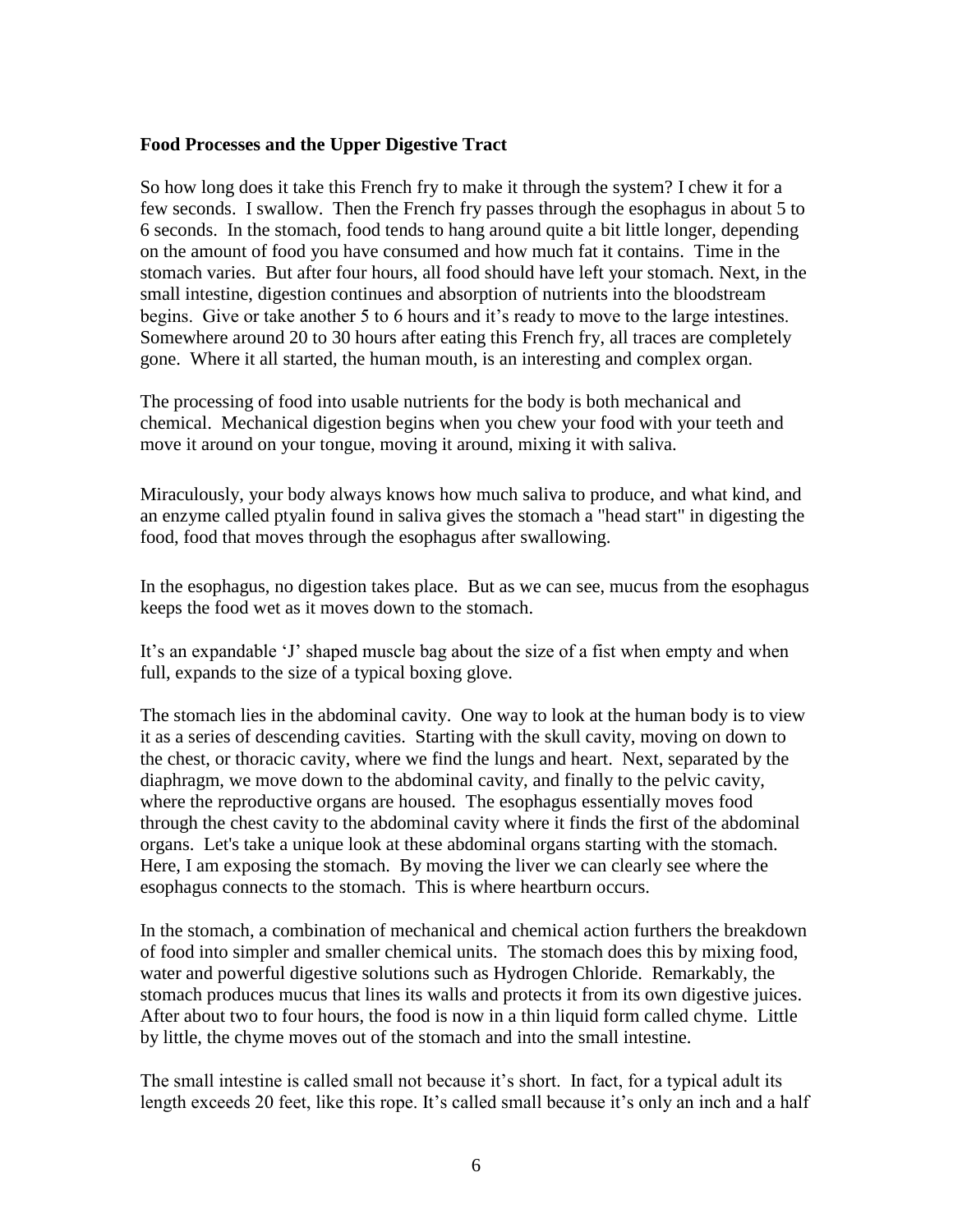in diameter. Incredibly, the body is able to pack all this tubing into the relatively small abdominal cavity by folding. Even more incredible is that the wall of the small intestine is covered with finger like protrusions called *villi*. *Villi* increase the actual surface area of the small intestine to the size of a tennis court, thus greatly expanding the small intestine's capability of sending nutrients into the bloodstream. The first part of the small intestine is the duodenum.

Here, we can see the connection between the stomach and the beginning of the small intestine. For anatomical and medical classification the small intestine is broken into three distinct zones: First, duodenum, then jejunum, and then the ileum.

First, chyme enters the duodenum along with bile and other digestive juices from the pancreas. Then, combined with the digestive juices from the small intestine itself, the original food is further broken down into nutrients that can be absorbed into the blood and lymph systems. Now we are at the highly coiled jejunum. It is redder and thicker than the duodenum. As we keep moving down, the chyme finally enters the ileum. All along the small intestine nutrients are passing across its wall into the bloodstream. As I am demonstrating here, smooth muscle contractions, called peristalsis, move the chyme through the small intestine.

Now we come to where the small intestine meets up with the large intestine. Notice how small in diameter the small intestine has become compared to the large intestine.

# **The Lower Digestive Tract**

The last section of the digestive tract is the large intestine. It is divided into three parts. First, the cecum, the pouch-like entrance. By the time food enters here, almost all the nutrients essential for bodily functions have been absorbed. What remains are waste products from the digestive processes, and water. From the cecum, the waste products move into the approximately 5 foot long colon. Segmented in appearance, the colon is divided into the ascending colon, the transverse colon, and the descending colon. As the liquid waste moves through the colon, much of the water is reabsorbed into the body along with some vitamins produced by the digestive bacteria. The last part of the journey that started many hours ago as food on your plate finally enters the third part of the large intestine: the rectum and anus. Together they are less than 6 inches long, but have strong wall muscles that, through powerful waves of peristaltic action, can push the fecal material out of the body.

# **Internal Disorders**

# **Dr. Mark Reisman and patient**

One of the most common ailments doctors see, are complaints of a stomach ache. Hi Chris. Hi. How you been doing? Pretty crappy. My stomach's been hurting a lot lately.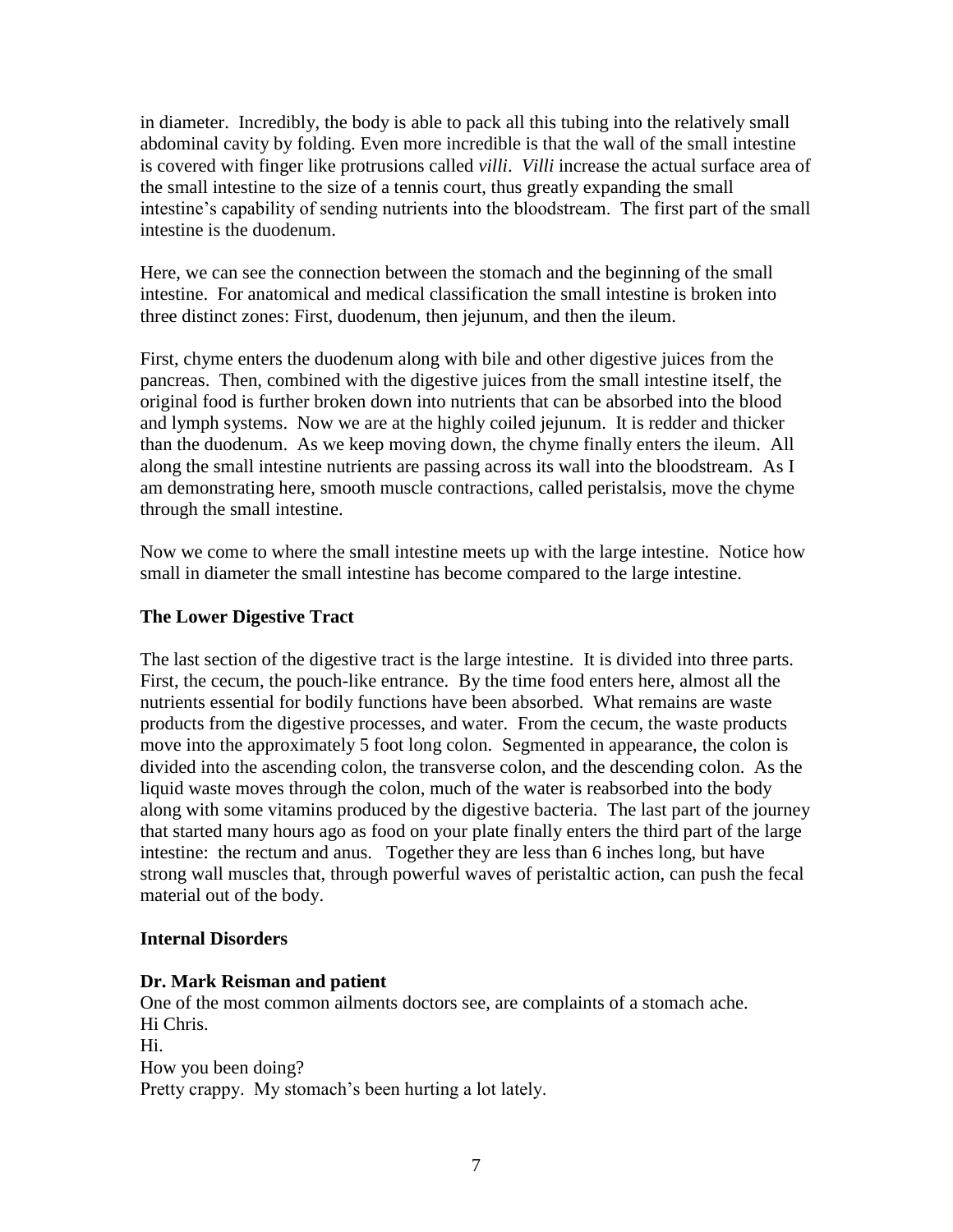What I'd like to do is just touch your belly. If I hurt you, let me know, OK? Does it hurt when I press over here?

No.

Or over here?

Yeah.

It does hurt a little bit more over here. OK, good. What I'd like you to do is take a deep breath. I'm going to feel for your liver here on the right side. Deep breath please. And let it go. Perfect, perfect. And now I'm going to see if your spleen is enlarged. I'm going to feel here on the left side. Deep breath. And out. And one of the signs of a real sick belly is if it hurts when I let my hand go. So I'm going to press down. And does that hurt at all?

No not much. OK, I'm going to release now. How about now? No. OK. Well, we're going to do some more tests.

But generally, gastroenteritis or 'stomach flu' is usually a viral illness. When the patient comes in with a 'stomach ache' or abdominal pain, two important things are the location and the associated symptoms. If this patient's pain is epigastric, in the left lower quadrant, with the associated symptoms of nausea, vomiting, and diarrhea, it's likely a viral illness. Right lower quadrant pain can be concerning for appendicitis. Right upper quadrant pain can be gallbladder. However, epigastric pain associated with reflux can be GERD, ulcer, or esophageal irritation.

Laboratory testing and imaging can help define what the problem is. In this patient's case of the common flu the important thing will be hydration and management of the nausea with antiemetic medication. The illness will likely pass on its own.

# **Anatomy and Physiology of the Liver, Gall Bladder and Pancreas**

Moving back into the abdominal cavity we find the largest internal organ in the body: the liver. Weighing approximately 3 1/2 pounds, the liver has many functions. It helps balance blood sugar. It removes toxins from the blood. It stores vitamins, and produces bile, which is moved along to the gallbladder, the greenish pear-shaped sac seen here. The gallbladder stores the bile and releases it into the very top of the small intestine. Bile is essential for the breakdown of fats.

Another organ that produces digestive juices is the pancreas. Unlike the other organs of digestion, the pancreas doesn't look like your typical sac and tube. It looks like the structure demonstrated here. In addition to providing digestive juices, it has a second function, which is to produce and send hormones into the body, making it part of the endocrine system. Much like the gallbladder, the pancreas connects to the upper part of the small intestine.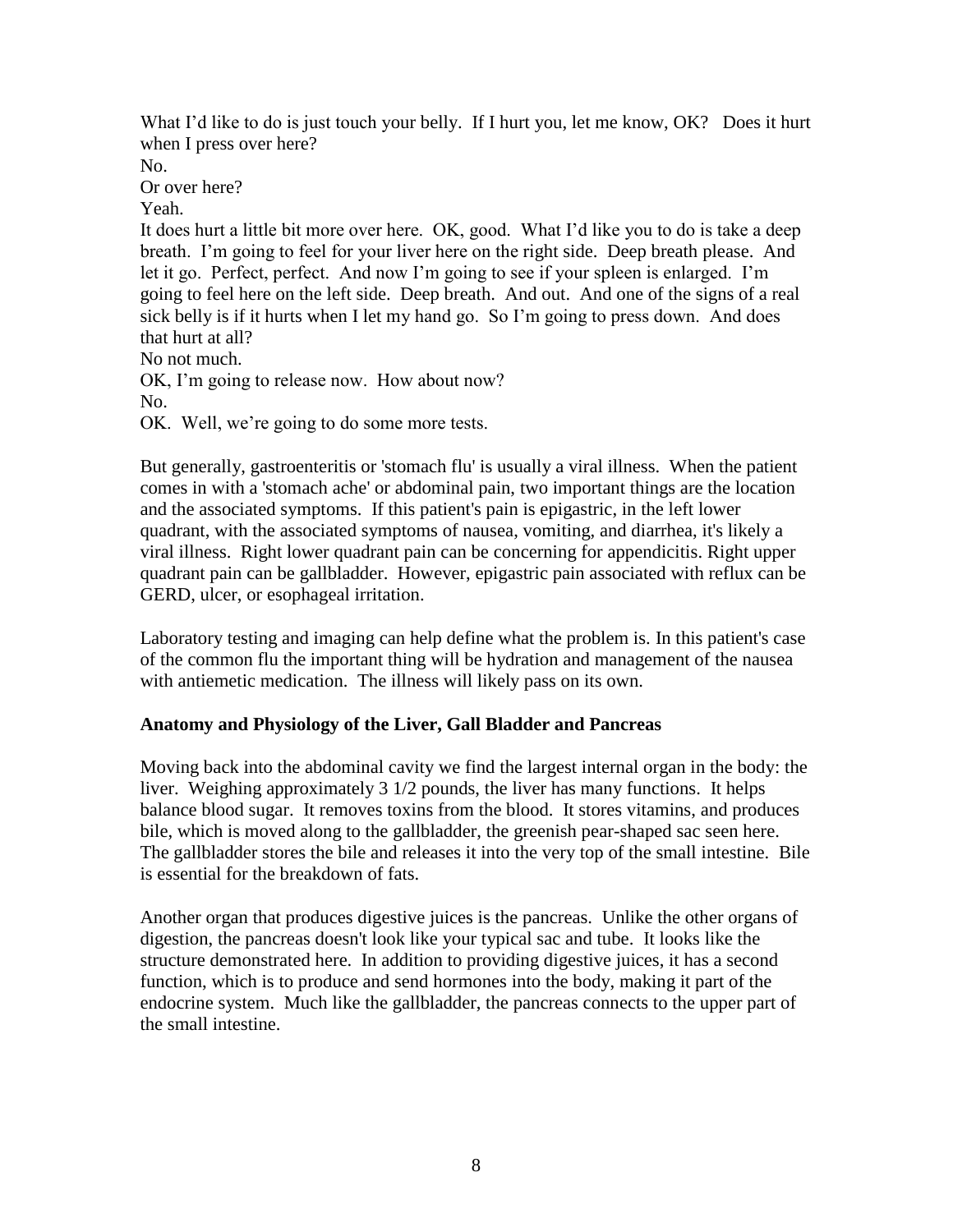#### **Renal System**

Even more important in the short term to the well-being of your body is water. You can only go a few days without drinking, or eating foods that are rich in water such as an apple. Apples, by the way, are over 85% water. Did you know that 60% of your body weight is water and over 60% of that is contained in your cells.

The food and eventually the nutrients in the digestive tract are always in water solutions. And as any athlete knows, the body loses water through perspiration. When you exhale, water leaves the body as vapor. At the same time, in both cases, toxins are also leaving the body. But the most important organs in the body's water system are the kidneys, also called the renal or urinary system.

Kidneys are paired, bean-shaped organs that are found on either side of the spine in the abdominal cavity. They lay behind the digestive organs near the upper part of the cavity. Their primary function is removing waste products from the blood. How does the system do this? As blood enters the kidneys, microscopic filtering units remove waste - minerals and salts - and excess water. The resulting liquid is called urine. Urine flows from the kidneys through each ureter into the bladder. The bladder is a hollow muscular organ, centrally located in the pelvic cavity. It stores urine until a certain volume is reached, at which time impulses are sent to the brain, which in turn produce a conscious need to urinate. The urethra then conducts the urine outside of the body. Let's take a real-life look at the organs of the renal system.

We're going to explore the renal system. And before we explore the renal system, let's take the opportunity to orient ourselves with this specimen. Here we have the diaphragm, which is separating the chest or thorax from the abdomen, and below we have the pelvis. We have the opportunity in this specimen to remove all of the digestive tract, that being the intestines, the liver, the pancreas, and the spleen. And where we are now is what is called the retro-peritoneal space. The retroperitoneal space lies behind all of those digestive organs. So let us take a look at what we see in this retroperitoneal space. First we see the aorta coming down and then bifurcating, or splitting, into the right and into the left side. Now, let's specifically concentrate on the renal system. What we see here are these two large organs called the kidneys. So let's look at the kidneys more specifically. Here is the right kidney and the left kidney. And the kidneys derive their blood flow from the renal arteries. As I mentioned, the kidneys are an excretory organ, and what they do is they take out the excess of protein metabolism, waters and salt. And the way they do that is by filtering the blood through the kidney itself. The outer layer called the cortex, the inner layer called the medulla, and what they do is once they've taken the blood and removed the various by-products, they excrete them into this system called the ureteral system. Here you see the ureter exiting from the left kidney and flowing across the retroperitoneal space of the abdomen over the pelvic brim - this is the pelvic brim over here - and then entering into the bladder. You see the same on the right side here, with the ureter again, you can see it leaving the kidney, and ultimately traversing the retroperiteneal space and entering into the pelvis, and entering below into the bladder.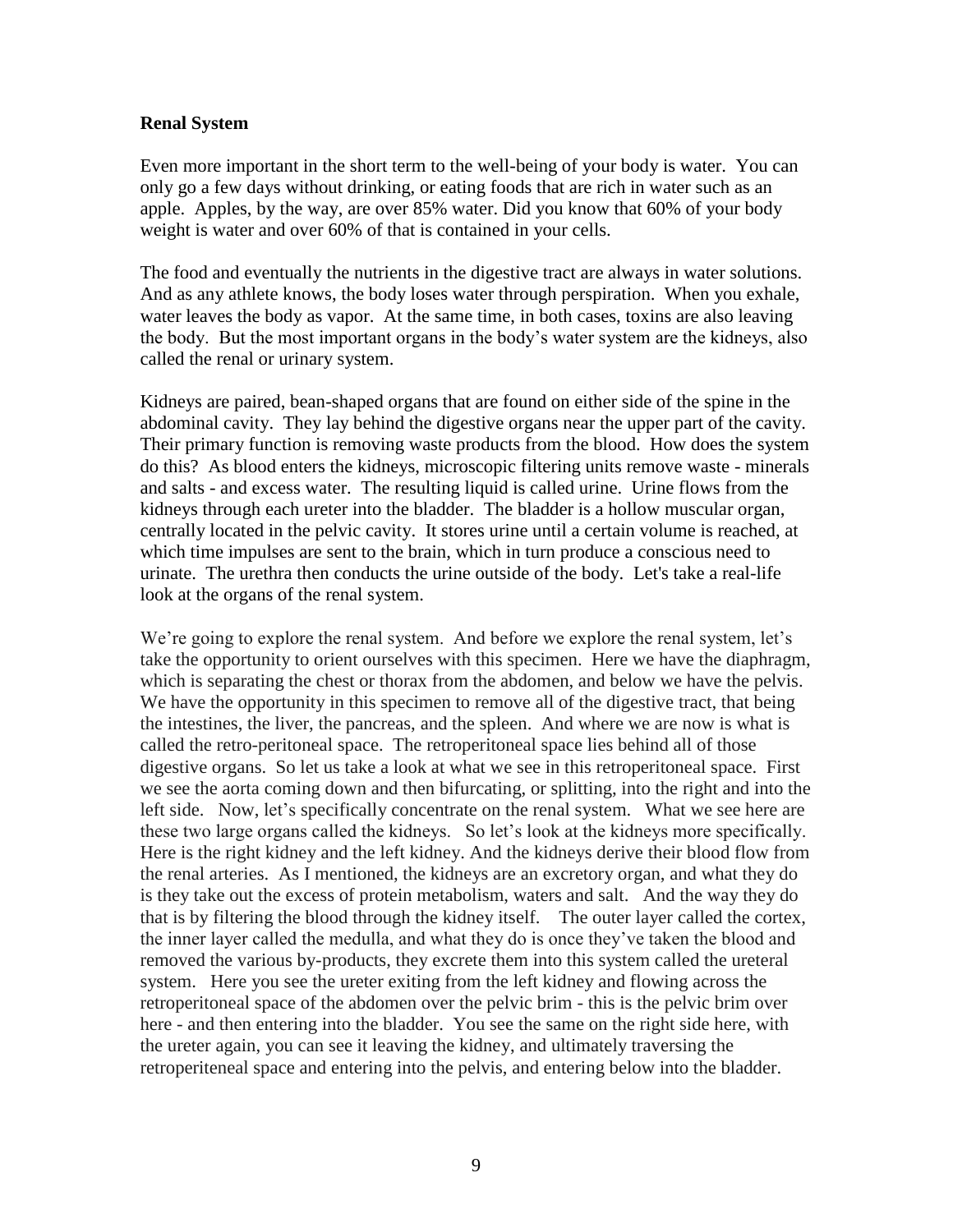Acute renal colic, commonly known as a kidney stone, is probably the most excruciatingly painful event a person can endure. Striking without warning, the pain is often described as being worse than childbirth, broken bones, gunshot wounds, burns, or surgery. Most are made up of calcium, and visible on an X-Ray. This one is 5 millimeters.

In general, smaller stones are more likely to pass spontaneously in less than a day. Calculi larger than 7 mm are unlikely to pass unassisted. We treat with Pain medicine and hydration. The overall lifetime rate of kidney stones in the general population is approximately 12% for men and 4% for women and rising in the U.S.

# **Nutrition**

Let's take one last look at the digestive system, this time from the perspective of food, food that our couple is about to eat. Food that, through the body's biochemical processes, converts the various offerings on the plate to substances the body can use. The most general name for these substances is nutrients. And the overall name for the processes that convert food into nutrients is metabolism. The main course for Kira is chicken and Tyler is having steak. Each of these meats are rich in protein, protein that digestion breaks down into amino acids, 20 different essential amino acids that the body reassembles into new proteins, which are used to rebuild the body's structural components, such as the musculoskeletal system. Proteins are one of the three major food groups. A second is fats, also called lipids. The butter on their bread is rich in fats. Fats can provide the body with energy and are critical for the absorption of vitamins. Carbohydrates, the third major food group, are the main source of energy for the body. Carbohydrates are found in many foods. Table sugar is the most obvious, but there are carbohydrates in fruits and most vegetables, such as potatoes, carrots, and peppers. One of the key steps in digestion is breaking these carbohydrates into a simple sugar: glucose. Glucose is stored and converted to ATP. ATP, when put in contact with oxygen delivered by the respiratory system, releases energy that is used to power all of the body's active systems, from the nervous system to digestion itself. Because no single food can be broken down into all of the nutrients the body requires for good health, we all need to eat a balanced variety of foods. Failure to do so can result in disease and overweight.

It's really a miracle. I need energy, fuel to power my body, and all I have to do is eat this apple or this granola bar, and the body's digestive and renal system do all the rest. Thanks for watching, I'm Dr. Mark Reisman.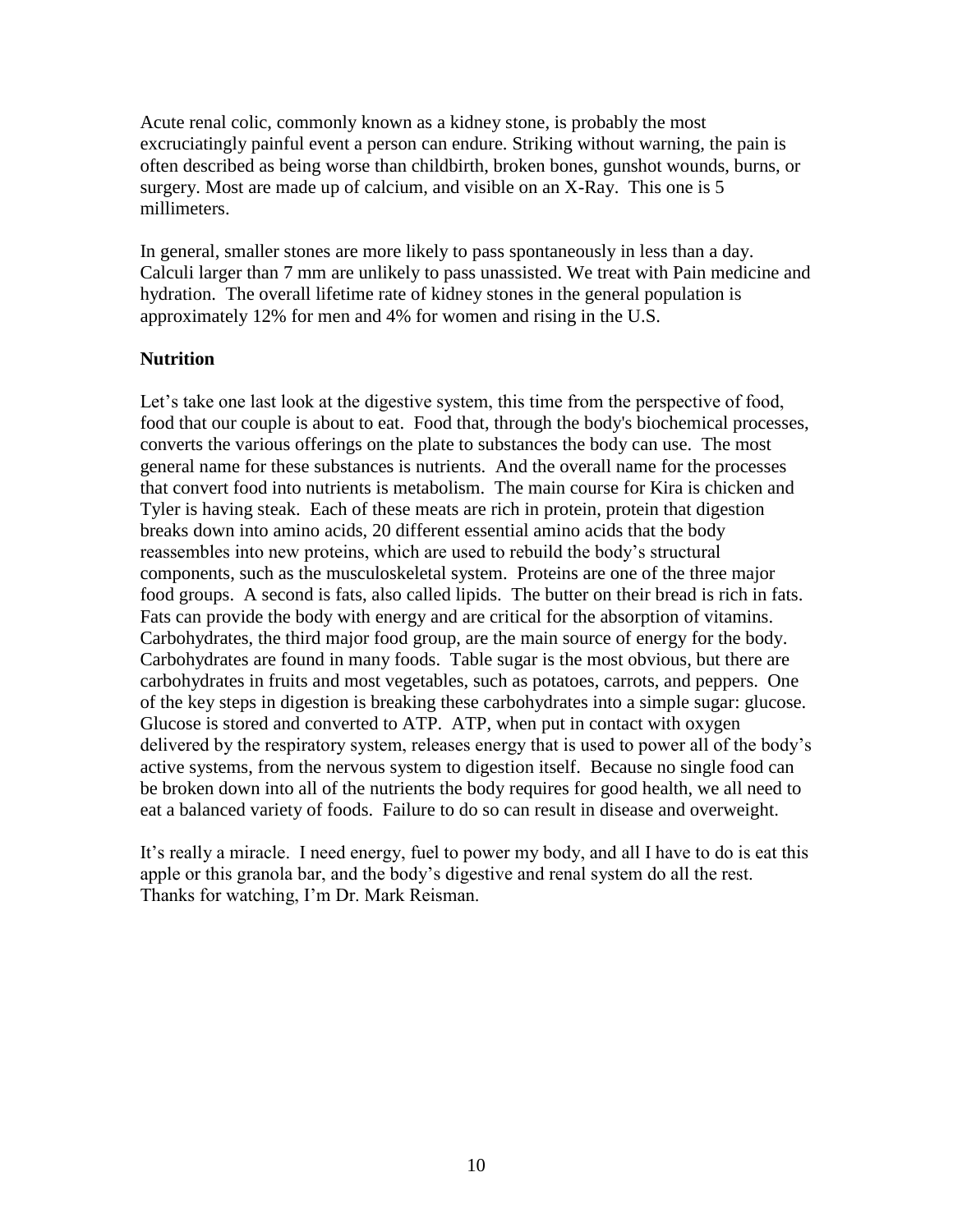This program is produced by Centre Communications, Inc. in association with Seattle Science Foundation and Swedish Heart and Vascular Institute for Ambrose Video Publishing, Inc.

> Executive Producer William V. Ambrose

Hosted by Dr. Mark Reisman Medical Consultants: Ray W. Howe, M.D. and Jennifer Hronkin, M.D

> Educator's Guide and Script by Ron Meyer and Mark Reeder

> Published and Distributed by... Ambrose Video Publishing 145 West 45th St., Suite 1115 New York, NY 10036 1–800–526–4663 24–Hour Fax 212–768–9282 http://www.ambrosevideo.com

This DVD is the exclusive property of the copyright holder, Copying, transmitting or reproducing in any form, or by any means, without prior written permission from the copyright holder is prohibited (Title 17, U.S. Code Section 501 and 506). (c) MMV Ambrose Video Publishing, Inc.

#### **This DVD is closed–captioned.**

The purchase of this program entitles the user to the right to reproduce or duplicate, in whole or in part, this Educator's Guide for the purpose of teaching in conjunction with this program, *Human Body*: *The Digestive System*. This right is restricted only for use with this DVD program. Any reproduction or duplication in whole or in part of this guide and the handouts for any purpose other than for use with this program is prohibited.

### **CLASSROOM/LIBRARY CLEARANCE NOTICE**

This program is for instructional use. The cost of the program includes public performance rights as long as no admission charge is made. Public performance rights are defined as viewing of a DVD in the course of face–to–face teaching activities in a classroom, library, or similar setting devoted to instruction.

Closed Circuit Rights are included as a part of the public performance rights as long as closed–circuit transmission is restricted to a single campus. For multiple locations, call your Ambrose representative.